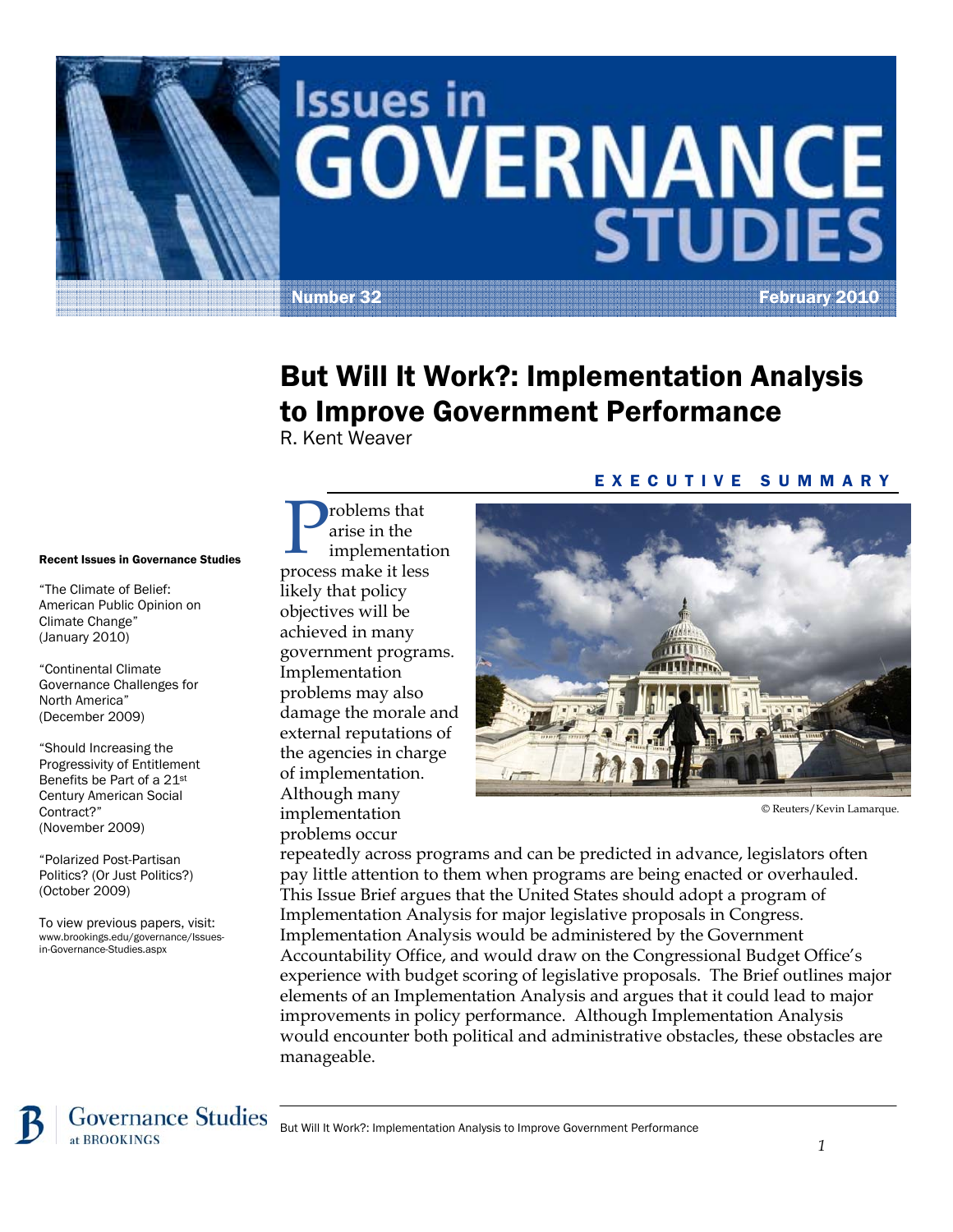

R. Kent Weaver is a senior fellow in Governance Studies at The Brookings Institution and Professor of Public Policy and Government at Georgetown University.

Implementation is critical to policy success in policy sectors ranging from homeland security to health care to welfare reform to climate change policy. The literature on policy implementation identifies a number of potential problems that may arise in the implementation process. Failure to anticipate implementation problems when a policy reform is being enacted may lead to failure to achieve programmatic objectives, excessive costs, and perhaps even a political backlash against the implementing organizations and policies.

Despite the high stakes in policy implementation, potential implementation problems in policy initiatives rarely receive *sustained, systematic, detailed* and *visible* attention before a decision is made on those initiatives. In part, this is because there is no simple and generally accepted methodology for performing such an analysis that falls within the skill set of a single profession and that can be reduced to a single indicator which policymakers can use (or misuse) easily. In part, as will be discussed below, it is because politicians supporting a program have few incentives to point out potential implementation problems during the legislative process. To address these problems, this issue brief lays out a set of common policy implementation problems that can be observed in a wide range of policy sectors, as well as a framework for organizing a systematic Implementation Analysis (IA) and a set of potential strategic responses to potential implementation problems identified by that analysis.

The most important advantage of employing a systematic framework for Implementation Analysis is the same as the advantage that Eugene Bardach argued in his classic discussion of a structured approach to policy analysis: "it reminds you of important tasks and choices that otherwise might slip your mind."[1](#page-16-0) Even though Implementation Analysis does not provide a complete "cookie cutter" methodology for all types of proposals or a single quantitative indicator of a proposal's feasibility, having a checklist of standards and concerns that can be applied when a policy proposal is being considered can highlight potential trouble-spots early in the policymaking process and improve government performance once an initiative has been enacted. Thus it can provide information that is useful not only in deciding *whether* to implement an initiative but also *how* to do so.

#### Sources of Implementation Problems

Implementation Analysis requires careful attention to particular national and sectoral implementation contexts. The attached Table 1 shows problems that are likely to be highlighted by Implementation Analysis. In addition to providing a "checklist" of potential implementation problems, I suggest some "warning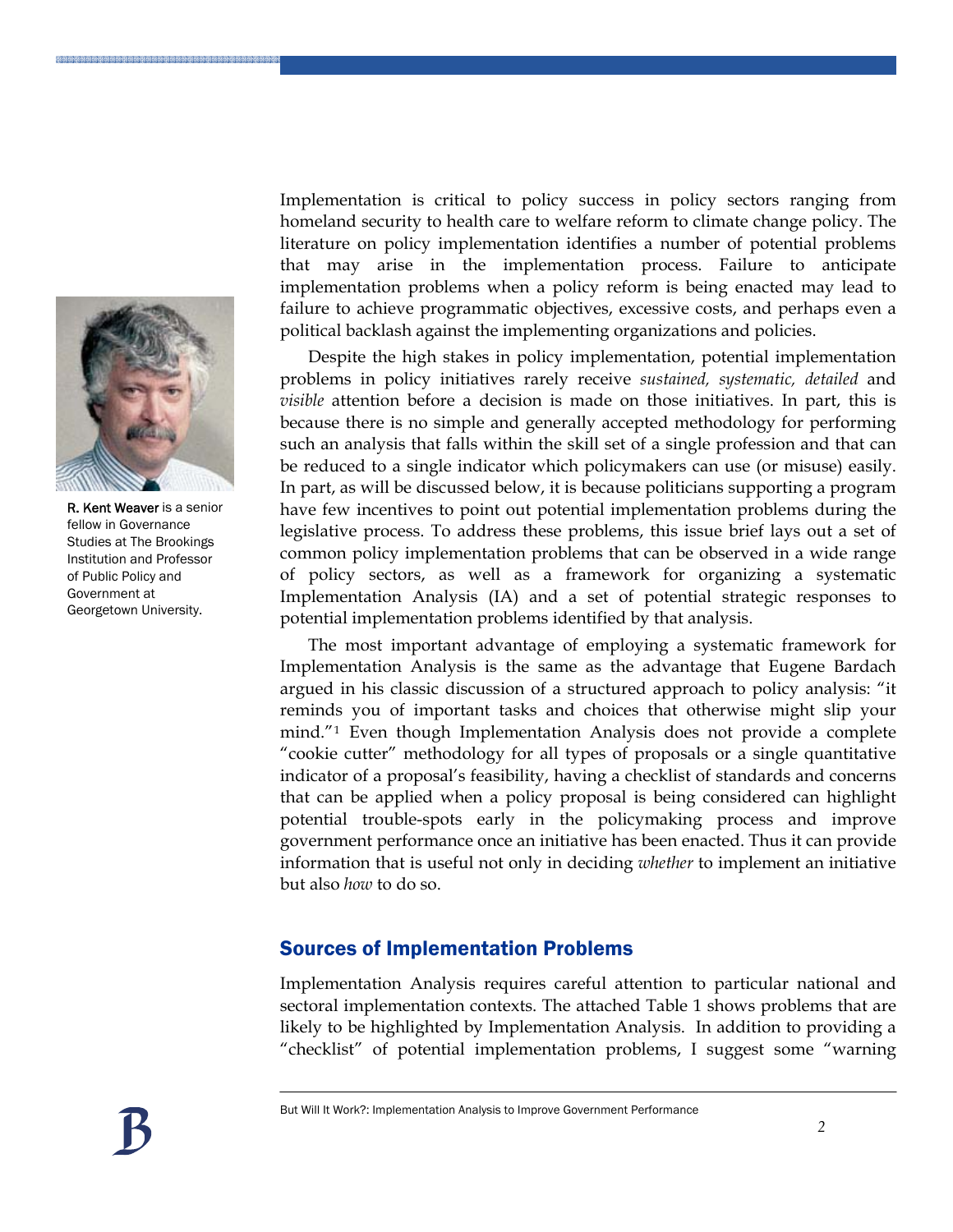signs" of where those problems are most likely to arise and specific strategic responses that can be incorporated into the policy design and political ratification process.

#### *Interpretation Issues*

In some cases, policies and programs are legislated with many key elements left indeterminate. This may occur for several reasons. Policymakers may not feel that they know enough to dictate more precisely to implementers, and they want to give the latter discretion to respond to changing conditions or to emerging experience. They may also simply be unable to agree among themselves.

Leaving legislation open to later interpretation can also have costs: it can lead to substantial lost time and energy as implementers argue about how ambiguous objectives and organizational mandates should be interpreted, especially when multiple steps and implementing bodies are involved.[2](#page-16-1) It can also lead to "mission drift" as implementing officials or political executives seek to turn the organization's mission toward their own objectives. It is certainly beyond the scope of Implementation Analysis to resolve all legislative ambiguity before enactment. Nor should it ― some degree of ambiguity in the legislation setting up a program may be useful, and being too specific in legislation can remove leeway that is needed for the implementing organization to adapt to unforeseen developments. But a key role of Implementation Analysis can be to identify areas where substantial ambiguity appears to exist, along with some potential consequences of that vagueness. Legislators can then choose whether or not they want to address that ambiguity.

#### *Organizational Mission Issues*

Researchers have long noted that over time organizations tend to develop a distinctive organizational culture and "mission"— a broadly shared set of goals and beliefs that not only shapes what the organization does but allows it to minimize communications costs and incentives and monitoring to control the behavior of its rank-and-file personnel.<sup>[3](#page-16-1)</sup> The Social Security Administration (SSA) in the United States, for example, developed a client-serving ethic in its early years that stressed making sure that beneficiaries get what they are entitled to in a system where benefits are awarded as a matter of right. This sense of organizational mission was threatened, however, when SSA was given responsibility for new programs that required them to administer a means test (Supplemental Security Income) and decide who was "disabled enough" (SSI and Social Security Disability Insurance) in accordance with "complex court rulings and ambiguous claims."[4](#page-16-1)

*3*

A key role of Implementation Analysis can be to identify areas where substantial ambiguity appears to exist, along with some potential consequences of that vagueness. Legislators can then choose whether or not they want to address that ambiguity.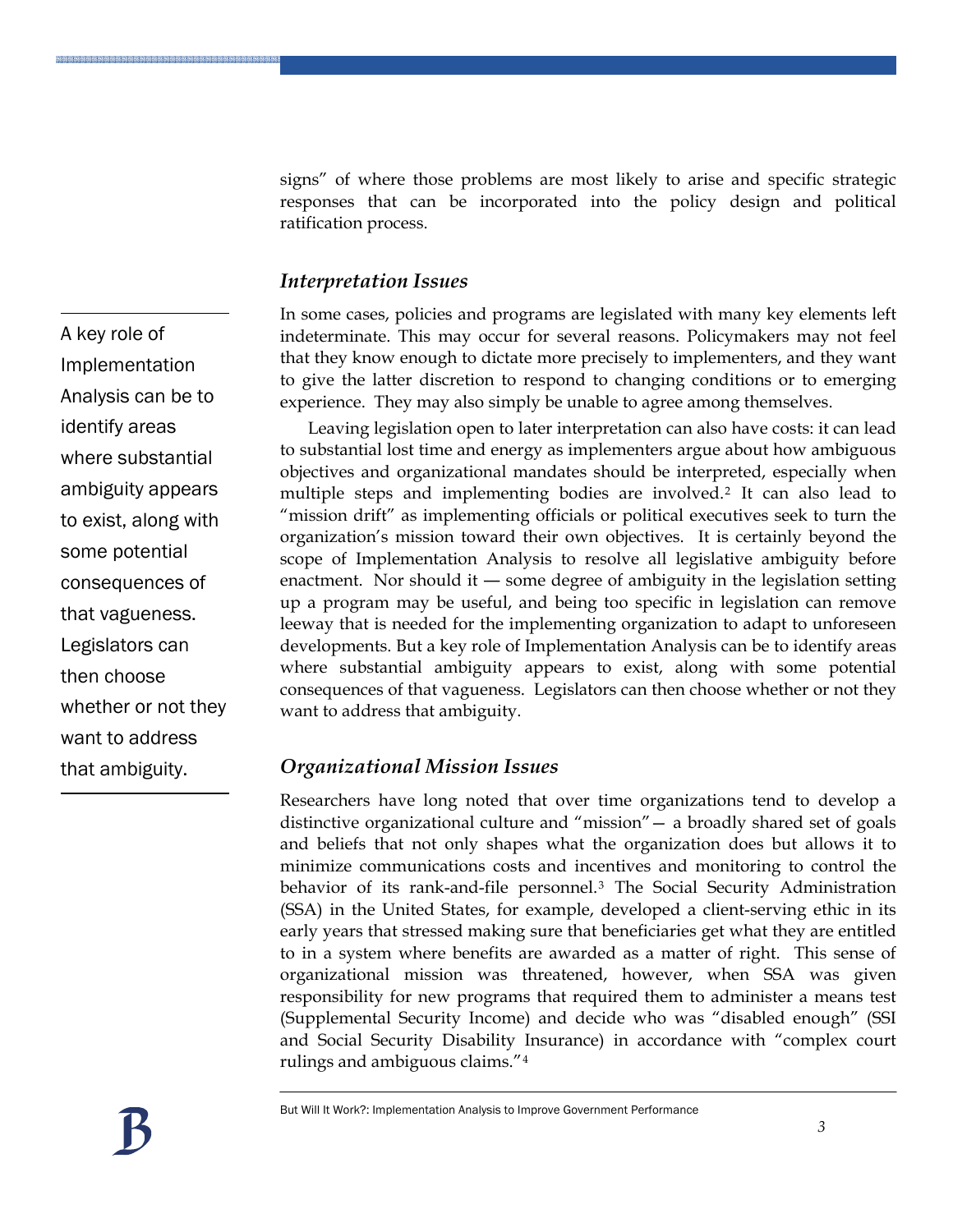Bureaucracy scholar James Q. Wilson has argued that organizations may fail to give adequate attention to tasks that are not a good fit with that organization's "mission," or they may experience a long learning curve in learning how to do so effectively and uniformly. When new programmatic tasks are required by a policy proposal, program designers should not assume that an agency that has been successful at administering one type of program will necessarily welcome or be good at administering another type of program, even if the agency's political leadership assures policymakers that they can do it: those officials have few incentives to admit organizational weaknesses, even if they are aware of them. In deciding how to implement a new policy or program, policymakers need to consider the mission as well as the organizational capacity of potential implementing organizations, and consider whether it makes most sense to create a new implementing agency or, if they work through existing organizations, changing organizational leadership or structure to send strong, clear signals about the importance of the new organizational task. By pointing out potential conflicts between established organizational missions and new tasks, Implementation Analysis can help to inform those decisions.

#### *Organizational Coordination Issues*

Many reform proposals require new forms of cooperation between existing organizations. The desire of existing agencies and their political patrons to protect their "turf," jobs and constituencies sometimes leads to allocation of responsibilities for program implementation that reflects realities of the distribution of political power more than what is required for efficient and effective administration. In addition, program structures that require multiple approvals by agencies with very different objectives may lead to stalemate and inaction. Poor coordination mechanisms between multiple implementing agencies may lead to breakdowns and delays in program delivery, bureaucratic "runarounds" and other forms of poor service, as well as cost-overruns. Implementation Analysis can identify the "supply chain" of program decisions needed to set up a new program or alter an existing one, as well as to provide routine delivery of services once those changes are made. Past experience with the program being analyzed or comparable programs can be used to identify potential troublespots where cooperation of several organizations will be needed and where obtaining that cooperation may be problematic. Based on this analysis, Implementation Analysis can also suggest ways to simplify program management to limit or improve management of inter-agency coordination issues, while keeping in mind that some degree of organizational specialization and inter-agency coordination are unavoidable.

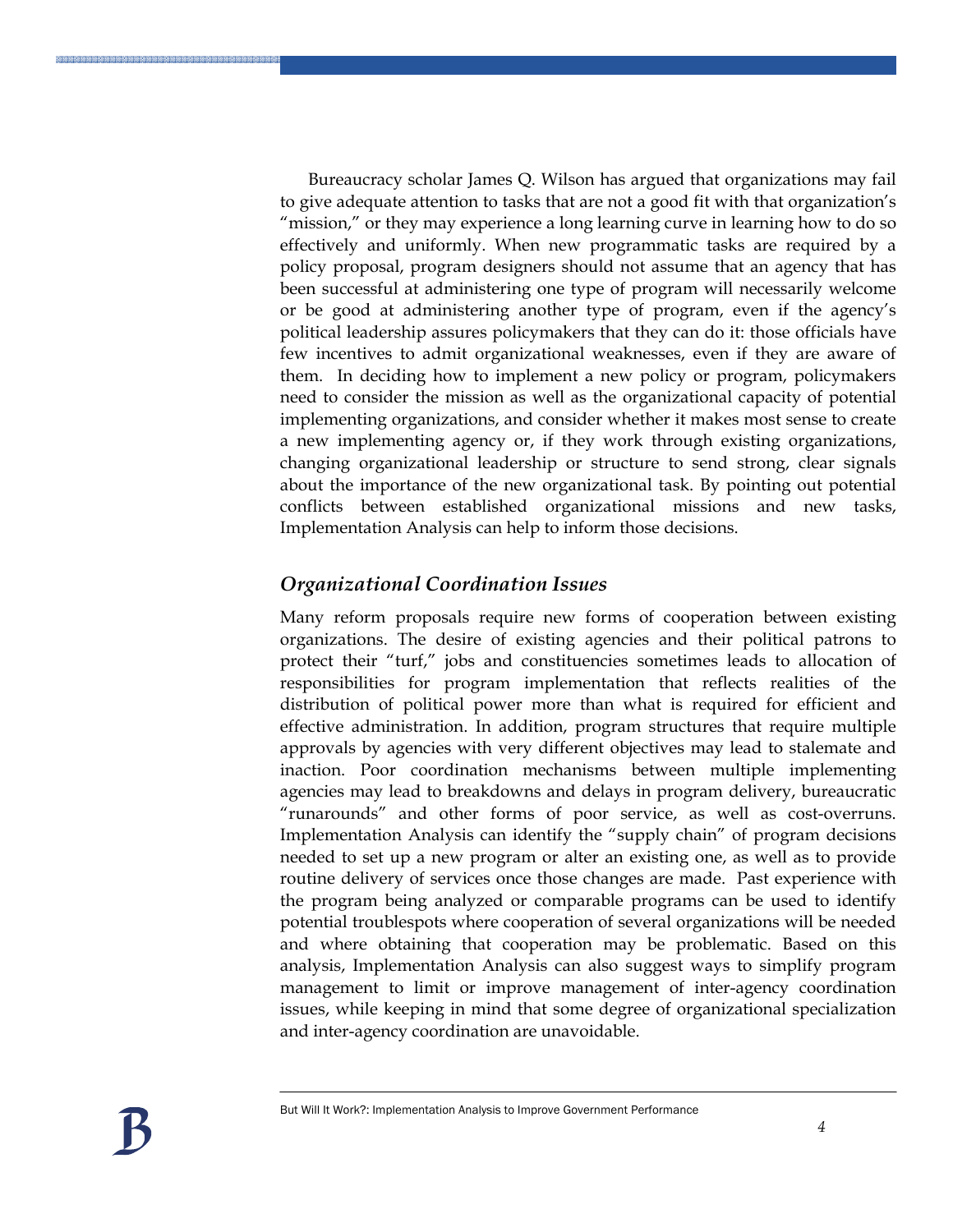#### *Resource and Organizational Capacity Constraints*

As noted above, politicians tend to focus on the objectives that they want to achieve, while viewing implementation as someone else's problem. Moreover, they want to achieve their objectives with a minimum outlay of resources, and they may view executive claims of the need for more resources as empirebuilding by budget-maximizing bureaucrats. Thus program implementers often lack the time or the human, organizational, technology or financial resources needed to achieve program objectives. There are two aspects to this issue: *organizational capacity*, which involves building and retaining a critical stock of hard-to-acquire-and-replace resources such as specialized expertise, capital equipment and reputation, and a *resource flow* of funding and other program inputs that are used in the short-term. Given their large up-front costs and longpayback times, obtaining funding for large capital investments (e.g., investment in computer and radar equipment for air traffic control) is likely to be a particular problem for many agencies. A realistic assessment of the stock and flow of financial, human capital and technological resources needed for effective implementation of specific programs, and a comparison of that assessment with the allocation proposed in legislative proposals, should be a major focus of Implementation Analysis.

#### *Timeline Issues*

Timeline issues are closely related to resource and organizational capacity issues. Even where the needed human capital, technology and other resources required for successful implementation can be financed and acquired, it takes time to put all of the needed systems in place and make sure that they work effectively. Once politicians decide to act on a problem, however, they generally want immediate results for electoral credit-claiming purposes, and they tend to underestimate organizational and resource challenges associated with policy change. This is most likely to be a problem when policy reforms lead to the creation of entirely new organizations that need to be staffed and develop their own procedures. One important role for Implementation Analysis is to help policymakers develop realistic timelines to guide implementation of policy reforms.

#### *Political Interference Issues*

Implementation issues may arise not just within or among implementing agencies, but also from the "political masters" of those agencies—political executives and legislators. Politicians may be sorely tempted to intervene in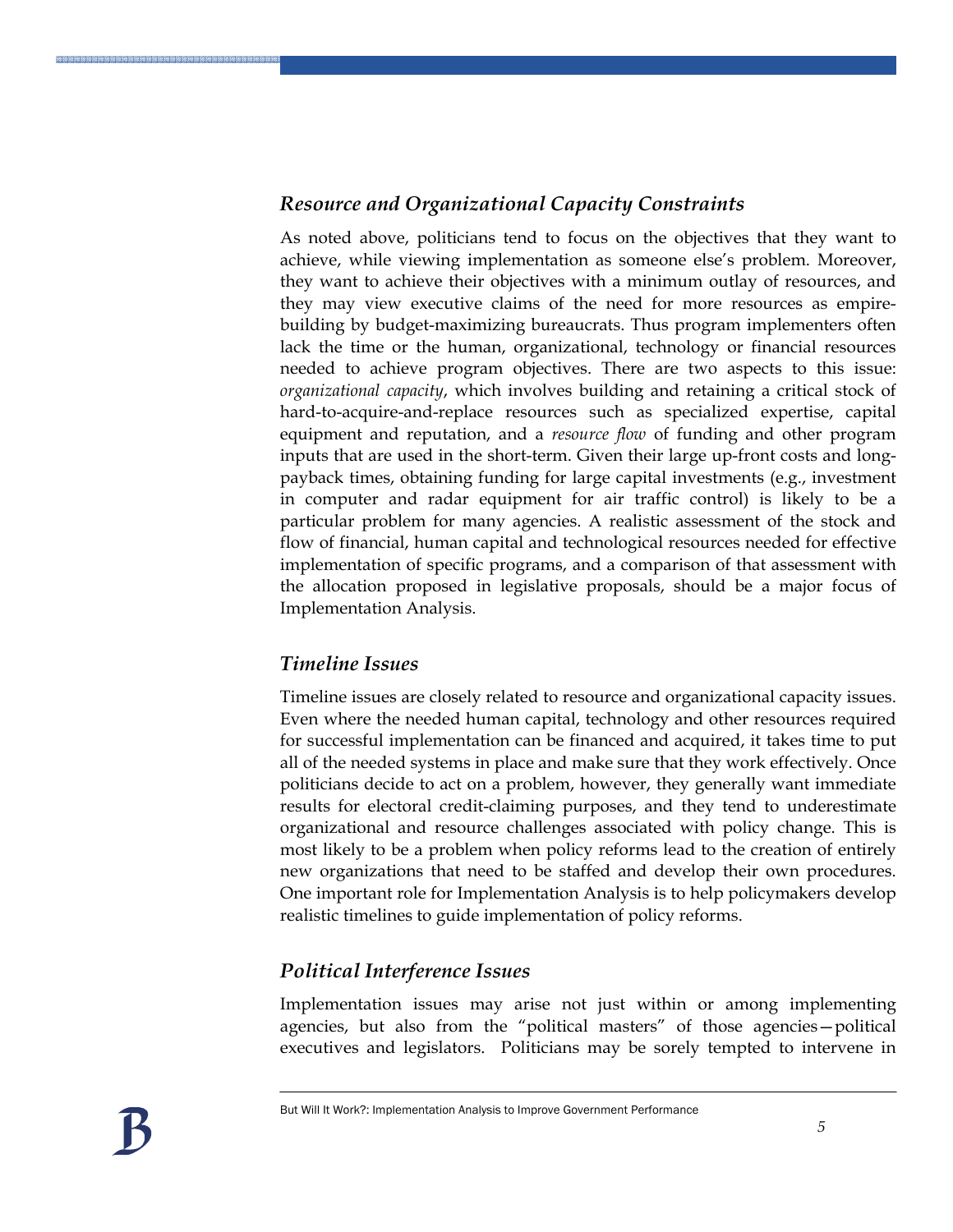agency decision-making for electoral reasons, either before the agency has made a decision or overturning it after the fact. The temptation to do so is likely to be especially strong if an agency makes a decision that is unpopular, an election is in the offing, and incumbent politicians are likely to take the public blame for the agency decision.

Sometimes politicians deliberately set up an "arms-length" relationship with an implementing agency to prevent political interference that they know will be a temptation to later politicians (or even themselves). They may, for example, contract out program operations or give implementing agencies independent boards. However, there are very few insulating arrangements created by politicians that cannot also be undone or modified by politicians at a later date if they are determined to do so. Implementation Analysis can identify programmatic arrangements that pose particular risks of political interference and suggest mechanisms to insulate decisions from political interference where it is appropriate to do so.

#### *Program Operator Issues*

Even when a program's leadership supports a reform and desires its full implementation those who actually deliver program services to clients (variously referred to as "program operators," "front-line workers," or "street-level bureaucrats")<sup>[5](#page-16-1)</sup>, may implement the program in ways that at least partially supplant the objectives of program designers with their own. Indeed, the literature on bureaucracy contains a variety of conflicting images of program operators, including:

- Saints bureaucrats who are doing the best that they can under difficult working conditions
- Shirkers —bureaucrats who avoid doing work whenever possible
- Subverters bureaucrats who substitute their own objectives for those of the "principal" or outcomes being measured
- Shackled bureaucrats who have good intentions but constrained by rules and red tape from being innovative and serving program clientele in ways that respond to individual needs
- Rent-seekers  $-$  bureaucrats who use their position for personal gain (e.g., embezzlement, bribe-taking, or petty theft)

That all of these images of program operators co-exist reflects the extraordinary variations that program operators face in their working conditions, job security, discretion in performing their duties, professional norms, performance monitoring, and risk of sanctions for non-compliance―as well as variations across individual program operators. Program operators may use

Analysis can identify programmatic arrangements that pose particular risks of political interference and suggest mechanisms to insulate decisions from political interference where it is appropriate to

do so.

Implementation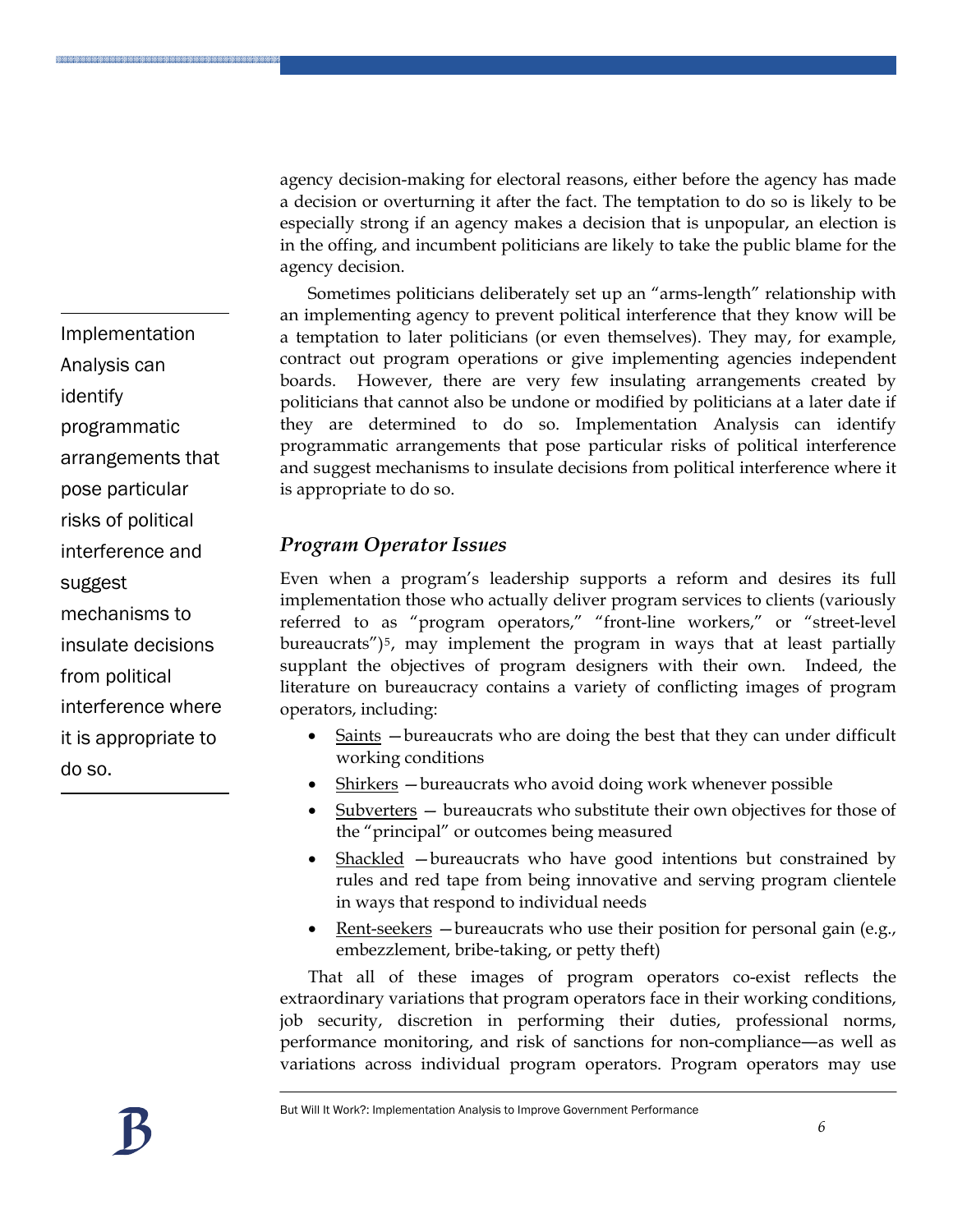discretion to make their jobs easier to perform―e.g., managing overwhelming workloads or difficult clients—rather than advancing program goals. Physicians, for example, may practice "defensive medicine" to lessen the prospects of malpractice suits or to benefit economically from providing a higher volume of services. Obviously, this is likely to be more of a problem where substantial discretion by front-line workers is inevitable (like police officers), and where the behavior of program operators and policy outcomes are difficult to observe and control. To minimize problems of "unsaintly" behavior by program operators, it is important that the program operators be given clear guidelines, that the goals of program operators be aligned as much as possible with those of the program, and that their performance in meeting those objectives be measured, monitored and rewarded or sanctioned. Implementation Analysis can be helpful in identifying areas where the behavior of front-line workers may be problematic and suggesting ways to address those problems.

#### *Target Compliance Issues*

Even where resource constraints and the behavior of front-line workers and other types of principal-agent problems are not a problem, the "targets" of government policies may fail to behave in ways that were anticipated by the designers of that policy and that are necessary if the policy is to achieve its objectives. For example, banks may not increase lending in response to a financial bailout, low income mothers in a welfare reform initiative may not move into work at anticipated rates, commuters may reduce their use of public transit in response to a fare increase more or less than expected, and workers who need to change their savings and labor supply behavior in order to maintain anticipated retirement income in response to Social Security cutbacks may fail to do so. The failure of program "targets" to respond in ways that are intended and preferred by designers of a policy initiative can have several different roots, which call for distinctive adaptations by policymakers.<sup>[6](#page-16-1)</sup>

Incentives that are insufficient to induce compliance are probably the most important source of non-compliance. For example, workers in an individual account pension system may not make a choice of pension funds if they have a default option that is perceived to be as good or nearly as good as the options available by making an active choice—i.e., when the perceived benefits of compliance are low. Compliance may involve costs—e.g., the bureaucratic hassles of applying for means-tested social benefits if the benefits are high while benefits are low.

Another set of problems with incentive structures has been highlighted by the burgeoning field of behavioral economics.[7](#page-16-1) Rather than seeing people as rational, efficient and well-informed calculators of their own self interest,

\*\*\*\*\*\*\*\*\*\*\*\*\*\*\*\*\*\*\*\*\*\*\*\*\*\*\*\*\*\*\*\*\*\*\*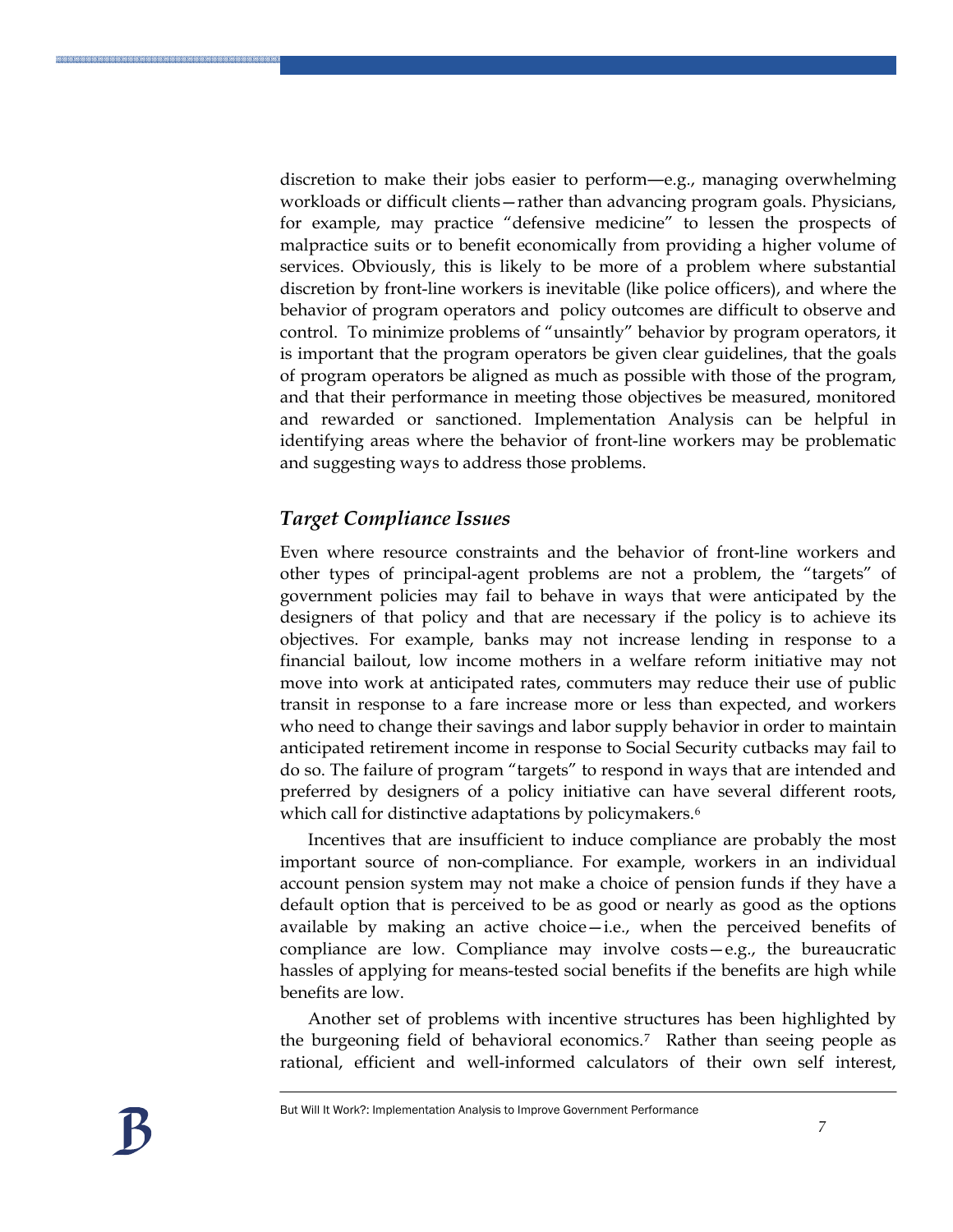sensitive to losses than gains of equal value, sensitive to the opinions of others (even those they do not know), and prone to follow the herd. Even a well-designed incentive structure may fail to secure target compliance, moreover, if it is poorly monitored and enforced. Targets may also fail to comply because they lack information needed to comply with policy. They may lack the human capital, money or other resources needed to respond (e.g., low-income persons who do not purchase health insurance even when it is heavily subsidized). And they may simply have hostile attitudes or lack trust in

> Each of these barriers to target compliance clearly calls for a different strategic response. Information shortages and inertia may be addressed, respectively, by providing targets with more information and by simplifying the choice sets so that targets don't need so much information. Incentives can (at least in theory) be adjusted to provide bigger carrots or sticks as needed. A thorough Implementation Analysis that identifies potential sources of target noncompliance and suggests potential response can help to make a program more successful in achieving its objectives.

> behavioral economics recognizes that individuals are often ill-informed, guided by inertia, and prone to follow the "path of least resistance" (especially when deviating from the status quo involves complex decisions). They are also more

#### A Framework for Implementation Analysis

the government in general or the program specifically.

As the discussion above suggests, a lot of things can go wrong in the policy implementation process. An analysis that treats the implementation challenges outlined above as its centerpiece rather than as an afterthought (or not at all), can play a very fruitful role in improving the quality of policy reform proposals. But Implementation Analysis is both analytically and politically difficult. By its very nature, Implementation Analysis of a policy that does not yet exist (or that has been proposed for substantial modification) requires theoretically-informed extrapolation from existing evidence. This evidence can take several forms, such as evidence on existing policies that are proposed for modification, evidence from similar programs in different but reasonably comparable jurisdictions, and evidence on other programs in the same political jurisdiction that pose similar implementation challenges. Thus Implementation Analysis usually requires some "translation" of evidence to produce useful results. Politically, an intellectually honest Implementation Analysis requires making potentially sensitive assessments of governmental capacity and political turf.



*8*

Even a welldesigned incentive structure may fail to secure target compliance, moreover, if it is poorly monitored and enforced.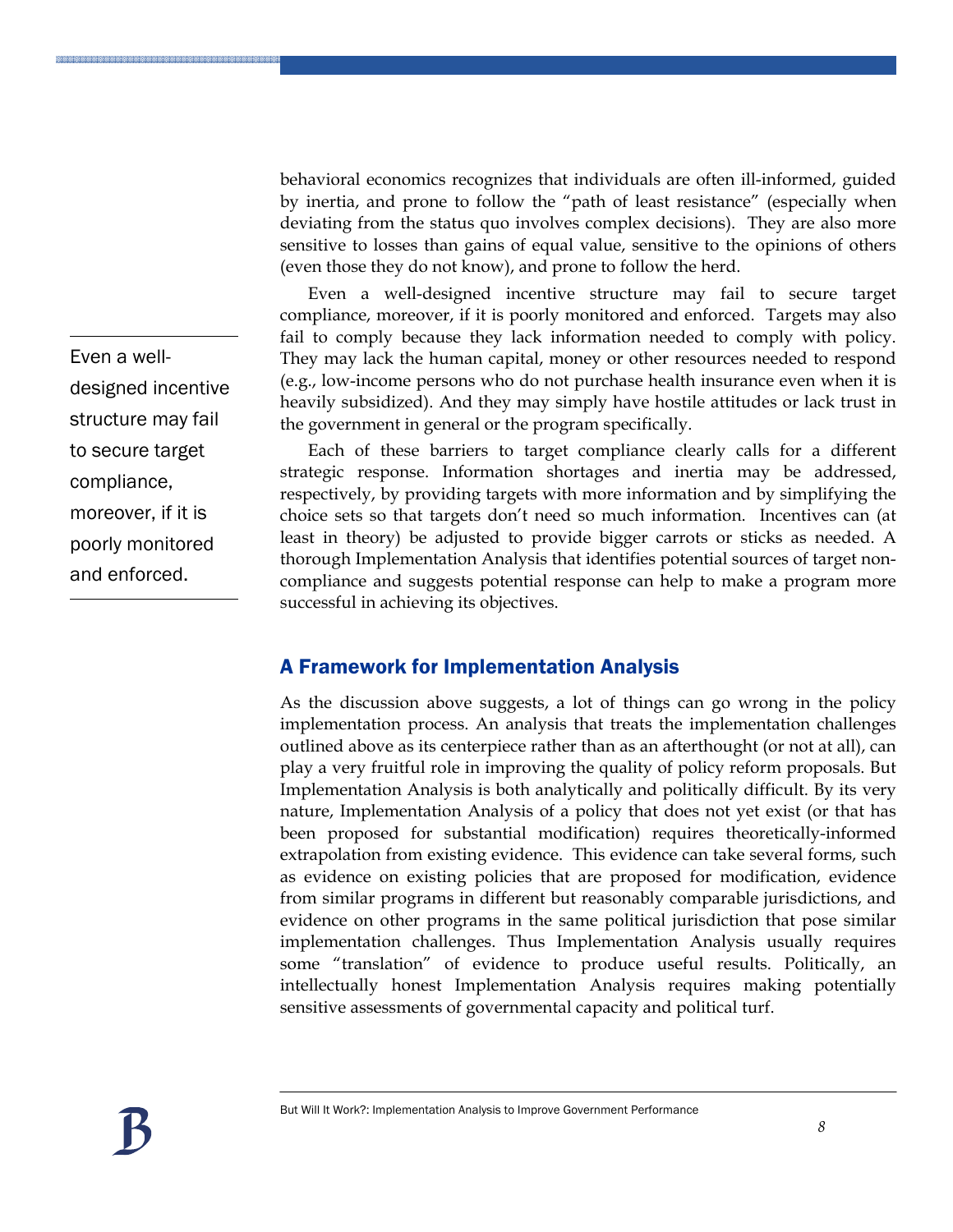A useful protocol for implementation analysis includes the following steps:

**STEP 1:** Analyze the specific implementation tasks that are likely to be required by a particular reform proposal. Where the specifics of a proposal have not yet been spelled out, identify the key tasks that will need to be performed and the options that should be considered at each step. For many complex policy proposals, such as health care reform, simply identifying those key tasks is likely to be an enormous undertaking.

**STEP 2:** Compare proposed legislation to the Implementation Analysis checklist in Table 1. Using the "warning signs" screening device shown in the central column of Table 1, identify and prioritize the most likely sources of implementation failure for detailed analysis.

**STEP 3:** Gather preliminary evidence on which implementation challenges are likely to arise in a particular policy proposal and create the most serious barriers to successful implementation.

**STEP 4:** Conduct detailed analysis of key risks, assembling more detailed evidence on how those implementation challenges are likely to play out in practice. The evidence gathered will take many different forms, and require a variety of skill sets, depending on the implementation task being analyzed. Analyzing interpretation issues, for example, will require an analysis of the clarity of direction given to program implementers in legislative language, in particular with respect to potential areas that have been left unresolved, or where the guidance given to implementers is conflicting. Evaluating the degree to which the projections of financial and human resources needed to implement a legislative proposal are realistic requires a review of current programs or similar programs in the same jurisdiction or other jurisdictions. Analyzing potential program operator or target compliance problems may involve focus groups with current program operators and program clients to identify potential problem areas, as well as a review of program evaluations of existing programs.

**STEP 5:** Publish report on key implementation risks, with options for changes, drawing on the potential strategic responses in the third column of Table 1. Although the Implementation Analysis should be clear in outlining problems, it should not include a single "accept or reject" recommendation. And unlike CBO findings under congressional "PAYGO" rules, it should not bind congressional action: the purpose of Implementation Analysis is informational, not to force Congress to take or forego specific actions.

\*\*\*\*\*\*\*\*\*\*\*\*\*\*\*\*\*\*\*\*\*\*\*\*\*\*\*\*\*\*\*\*\*\*\*\*\*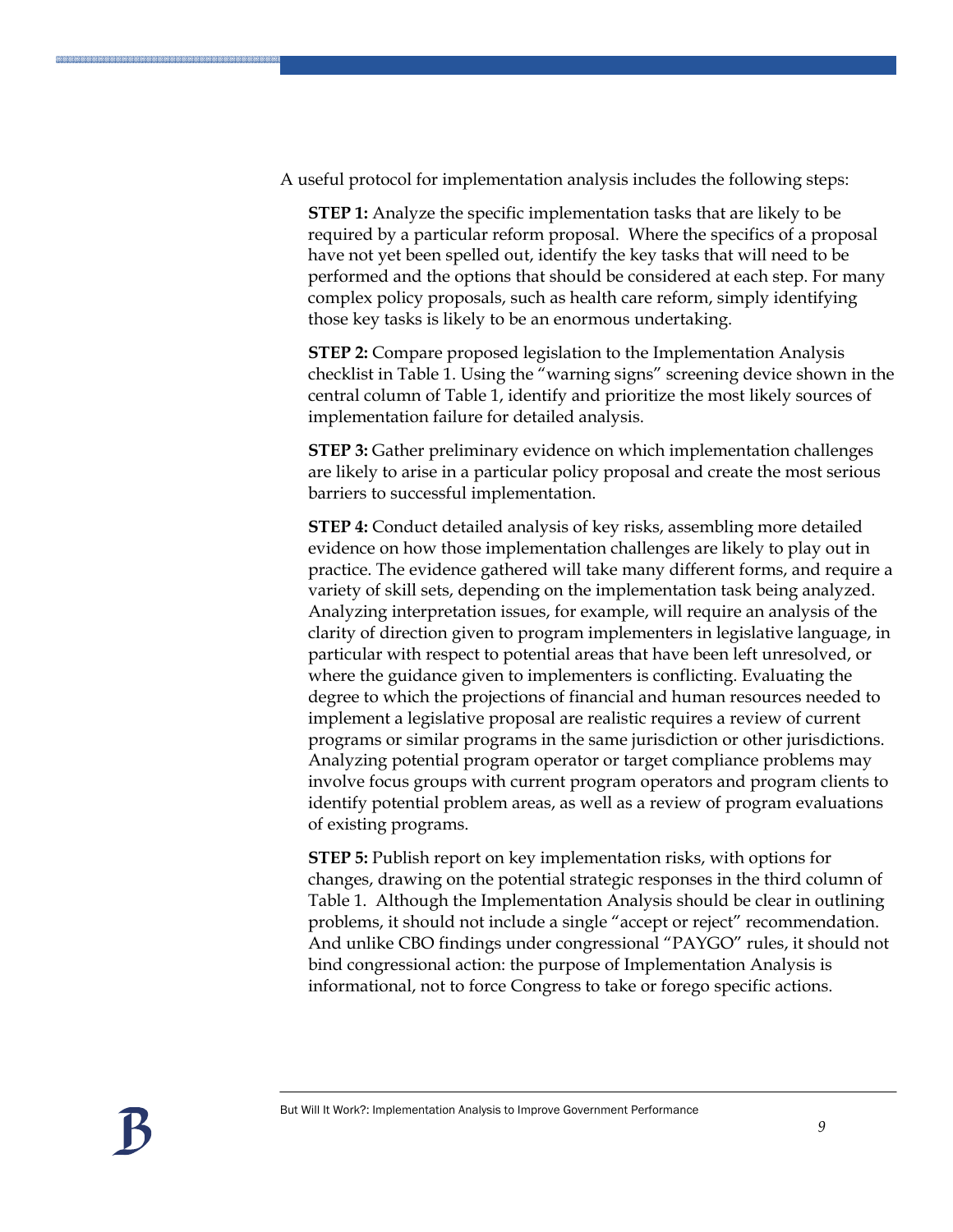"There are known knowns. These are things we know that we know. There are known unknowns. That is to say, there are things that we now know we don't know. But there are also unknown unknowns. These are things we do not know we don't know."

#### Analytical Issues in Implementation Analysis

Even if an implementation proposal is seen as a good idea in the abstract, critics may charge that it has its own analytical/implementation and political problems.

Many of the potential implementation problems associated with putting a proposal for Implementation Analysis into practice are, not surprisingly, precisely the issues that I argued need to be considered in an such an analysis of any policy proposal. Can a suitable institutional home be found or created that will view Implementation Analysis as compatible with rather than a threat to its existing organizational mission or missions? Can a specific set of tasks be identified that are necessary to carry out the objectives of the proposal, as well as the resources that are needed to perform those tasks well? Will sufficient financial resources and staff skill-sets be available to allow the implementing agency to do an effective job? Will pressures to "roll out" the program quickly lead to poor early performance that damages the agency's morale and credibility? Can political interference in the agency's decisions be avoided?

Fortunately, most of the potential implementation problems that may arise with Implementation Analysis appear very manageable. There is a natural institutional home for implementation analysis in the Government Accountability Office (GAO). The Government Accountability Office is a large, well-established organization that already has a strong skill base in examining the implementation of existing government programs. It has a reputation for performing quality, objective, non-partisan analyses and avoiding politicization. It has well-established relationships with congressional leaders of both political parties. Building a long-lead time into legislation setting up implementation analysis would address the "premature rollout" problem. But performing Implementation Analyses as outlined here would still be a "stretch" for GAO. Building up staff skills in functions such as conducting focus groups, as well as in analytical perspectives such as behavioral economics would require significant staff additions (or contracting out for specific pieces of analysis) where GAO does not have the needed skills. Implementation Analysis is also likely to take place on very tight timelines, with multiple revisions, as the legislation moves through Congress. This would require work practices closer to those of the Congressional Budget Office than current GAO practices.

Another potential critique of a standardized implementation analysis is that the most critical implementation problems are likely to be ones that can't or are unlikely to be predicted in advance. This idea has been immortalized in former Secretary of State Donald Rumsfeld's now famous dictum that "There are known knowns. These are things we know that we know. There are known unknowns. That is to say, there are things that we now know we don't know. But there are also unknown unknowns. These are things we do not know we don't know."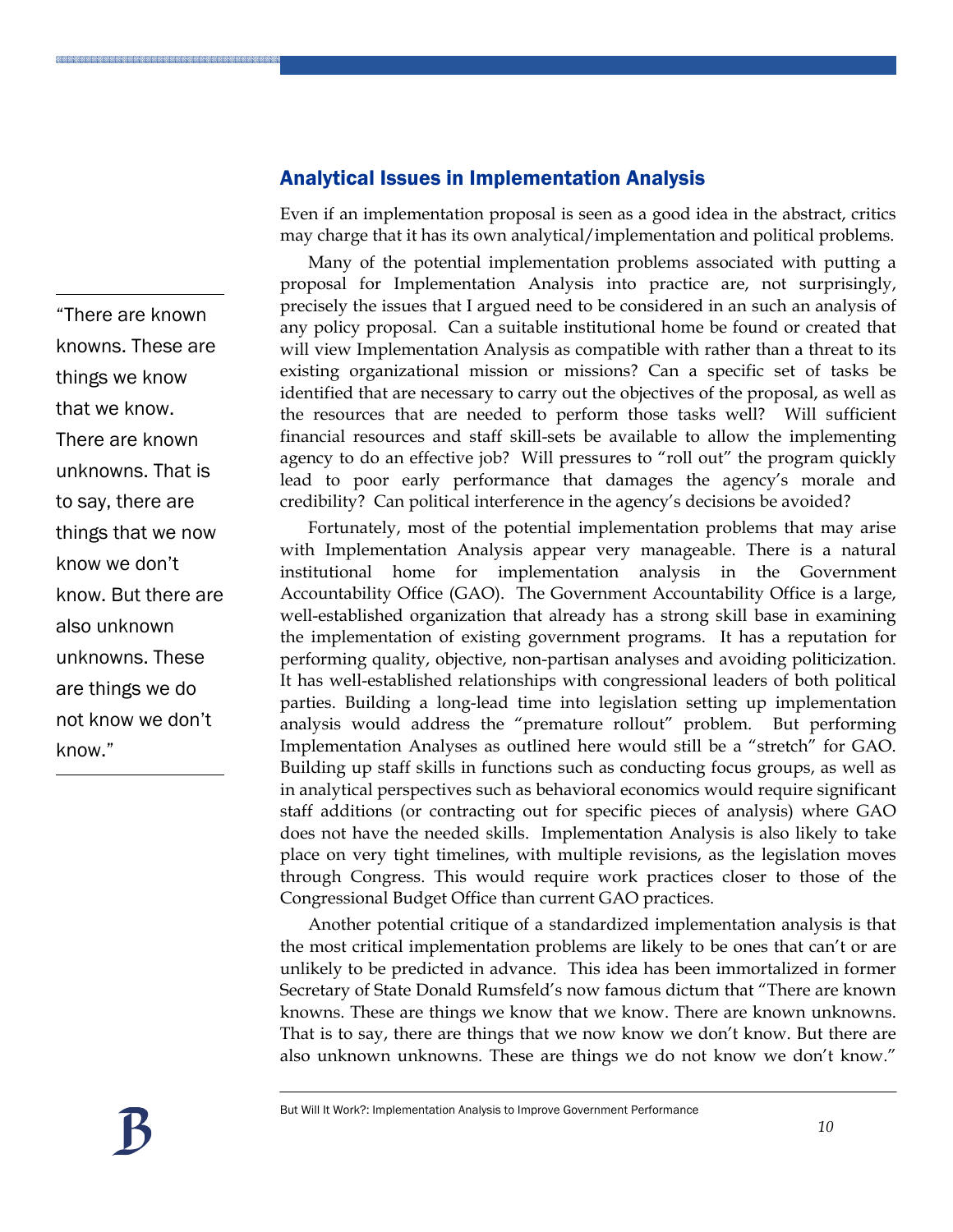While there certainly are certainly some "unknown unknowns" in many policy proposals, many implementation problems recur across many programs and are quite predictable at least in their occurrence if not in their intensity. Even if Implementation Analysis correctly anticipates and facilitates amelioration of only a small portion of the potential implementation problems in a policy proposal, it is likely to pay for itself.

Organizational overload on the agency that implements IA is another potential concern. Certainly doing a rigorous Implementation Analysis of every bill introduced in Congress would be a huge burden—and also a huge waste, since only a small percentage of bills introduced have any chance of being enacted. The risk of organizational overload for an agency carrying out Implementation Analysis can be lessened by limiting its scope, duration and timing. Implementation Analysis could initially be enacted as a "pilot" program that will sunset after three years of operation unless it is reauthorized by Congress. For each of those three years, the House and Senate majority and minority leaders would be able to designate three bills in their chambers to be subjected to Implementation Analysis. Because Implementation Analysis will be a scarce good, congressional party leaders would presumably utilize it only where they think that it will have the most impact.

Potential timeline issues with Implementation Analysis—that is, requiring that it be implemented before the agency responsible for IA has developed capacity and procedures to do it well―could be addressed by creating a two or three year lead time before the first year that it is carried out. Having a start date that is several years in the future would give the implementing organization time to build up staff resources and develop appropriate methodologies. This practice would also weaken fears of short term political and policy costs and create more uncertainty about who is likely to be in power when Implementation Analysis takes place—and thus whose ox is likely to be gored by a critical analysis.

#### Political Critiques

If Implementation Analysis is such a great idea, why isn't it being done already? Several factors help to explain why implementation is generally given very limited attention in the legislative process. Legislators get political credit for legislation passed, not implementation problems avoided. Legislators also see implementation as "someone else's problem" rather than as something that they should be concerned about. Potential implementing agencies often have a limited role in developing legislation, so their concerns about implementation problems are not taken into account.

In addition to these constraints, Implementation Analysis usually would not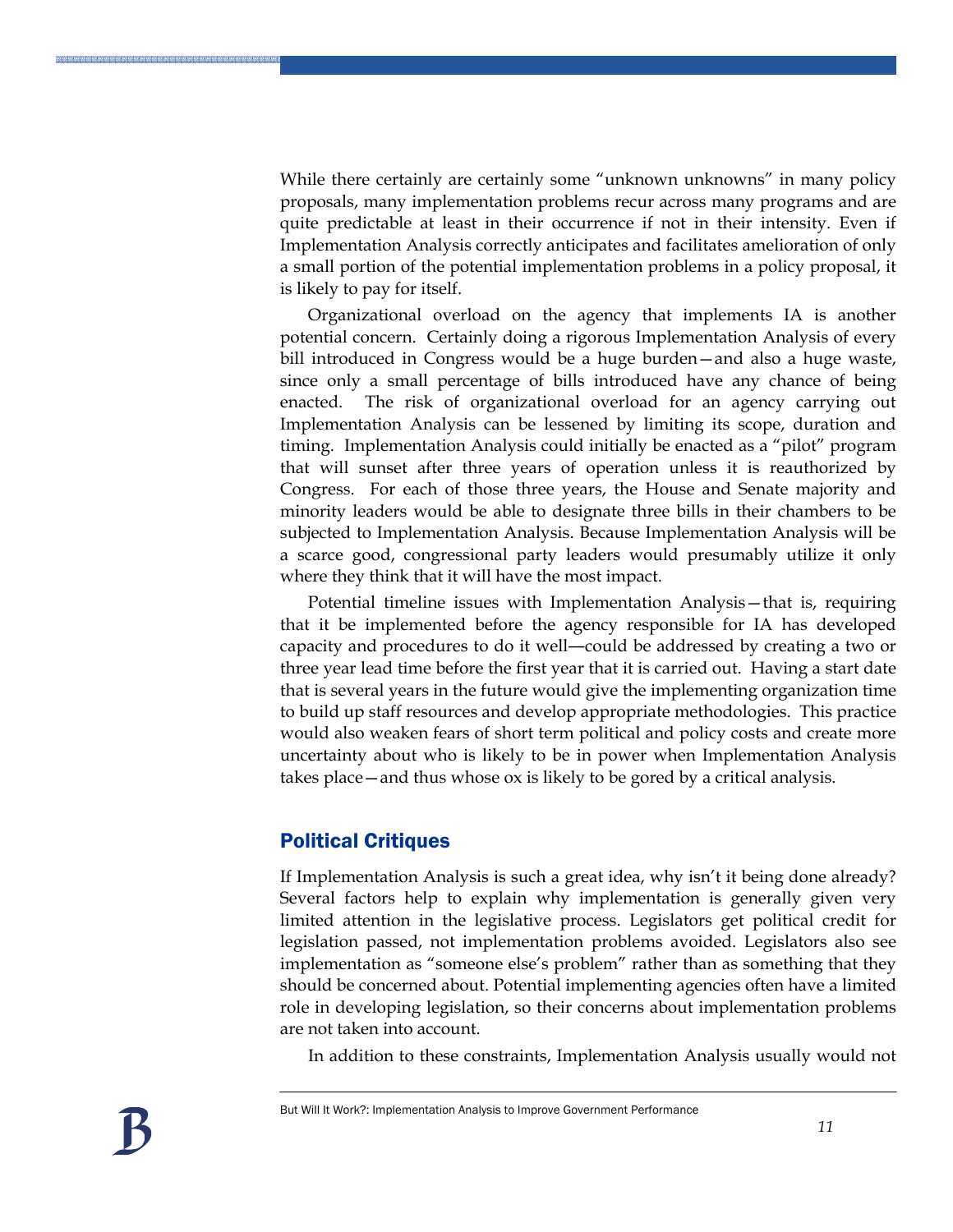serve the interests of the majority party in Congress: minority parties in Congress will generally favor an Implementation Analysis because they think that it will give them additional ammunition to embarrass the majority and create additional barriers to enacting majority party (or presidential) policy proposals. Majority parties are likely to oppose it for those same reasons: they prefer to get something close to their policy preferences enacted. Thus only those parties that are *not* in position to enact Implementation Analysis are ever likely to favor doing so.

All of these barriers to creating an Implementation Analysis procedure are real, but they are not insurmountable. With regard specifically to majority parties' perceived interest in avoiding Implementation Analysis, it should be noted that policymaking in Congress is not always made on partisan lines. Implementation Analysis may appeal to "median voters" in Congress as a fiscally responsible and "good government" initiative. Requiring a "trial run" of Implementation Analysis could be the price enacted by "Blue Dogs" or other conservative Democrats to support legislation proposed by the Obama Administration or congressional Democratic leaders in Congress.

Even if implementation analysis could be enacted, several political critiques could be made of doing so. First, given that almost any policy proposal is likely to have implementation challenges, requiring an Implementation Analysis could make any policy change from the status quo even more difficult, leading to a further conservative bias in a political system that is already riddled with veto points. While this is probably true, supporters of Implementation Analysis could reply that it is better to delay flawed legislation that may set back the cause it was intended to advance. Moreover if a proposal does receive a GAO Implementation Analysis "seal of approval," it could increase a proposal's prospects for enactment.

A second political problem with implementation analysis is that given the numerous judgment calls that must be made in Implementation Analysis, it will inevitably be politicized—as will the agency that is responsible for carrying it out. However, the experience of the Congressional Budget Office suggests that the risk of politicization of analysis and agencies associated with Implementation Analysis is manageable. CBO has been able to avoid this happening—even though its scorecards have "teeth" to them.

A third political problem with Implementation Analysis is that some issues notably the risk of interference by elected officials in policy implementations are too sensitive to be included in an official Implementation Analysis, and any effort to include it would doom any prospects of creating an Implementation Analysis procedure. In the American political system, this is probably a realistic critique, so early iterations of an Implementation Analysis should probably avoid

\*\*\*\*\*\*\*\*\*\*\*\*\*\*\*\*\*\*\*\*\*\*\*\*\*\*\*\*\*\*\*\*\*\*\*\*\*\*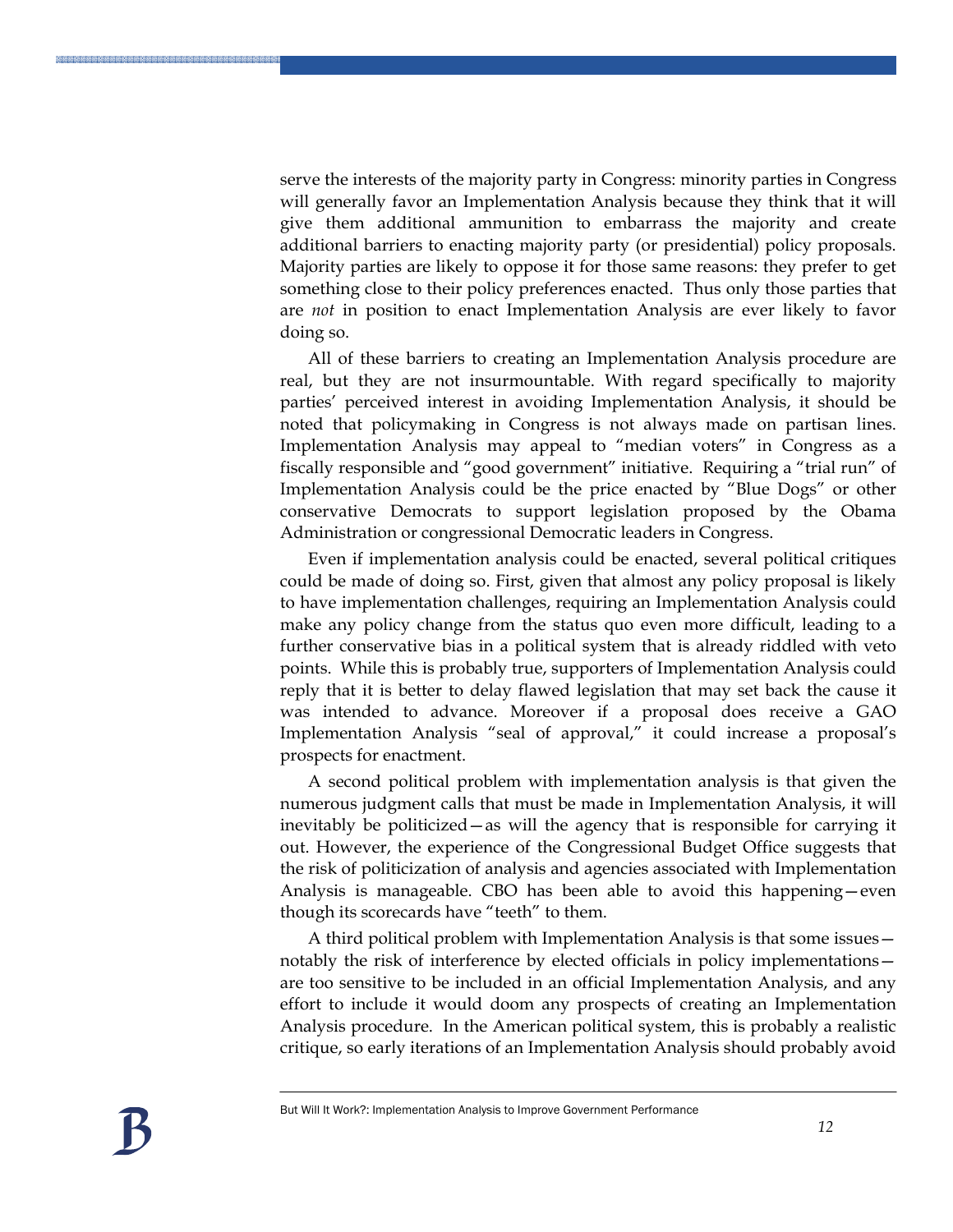Governance Studies

The Brookings Institution 1775 Massachusetts Ave., NW Washington, DC 20036 Tel: 202.797.6090 Fax: 202.797.6144 www.brookings.edu/governance.aspx

2020-2020-2020-2020-2020-2020-2020-2020-2020-2020-2020-2020-2020-2020-2020

Editor Christine Jacobs

Production & Layout John S Seo

the "elephant in the room" of political interference risks. Potential political interference problems could be noted but not analyzed in detail.

#### **Conclusions**

The analysis in this paper suggests that Implementation Analysis shows sufficient promise that it should be enacted by Congress on a trial basis, with a limited number of IAs per year, and the practice "sunsetting" after four years if it is not reauthorized. The Government Accountability Office should be the implementing agency. Because this is a new process, there should be a simultaneous refining of the methodology throughout the four year period. Implementation Analysis is certainly no panacea to avoid governance problems: "unknown unknowns" will continue to appear during policy implementation, and politicians are likely to enact policy provisions even when they have been warned that those provisions contain serious implementation risks. But Implementation Analysis offers a potentially powerful new tool to ensure that governments make informed decisions and that government policies live up to their promise.

## Tell us what you think of this *Issues in Governance Studies*. Email your comments to [gscomments@brookings.edu](mailto:gscomments@brookings.edu)

*This paper from the Brookings Institution has not been through a formal review process and should be considered a draft. Please contact the author for permission if you are interested in citing this paper or any portion of it. This paper is distributed in the expectation that it may elicit useful comments and is subject to subsequent revision. The views expressed in this piece are those of the author and should not be attributed to the staff, officers or trustees of the Brookings Institution.*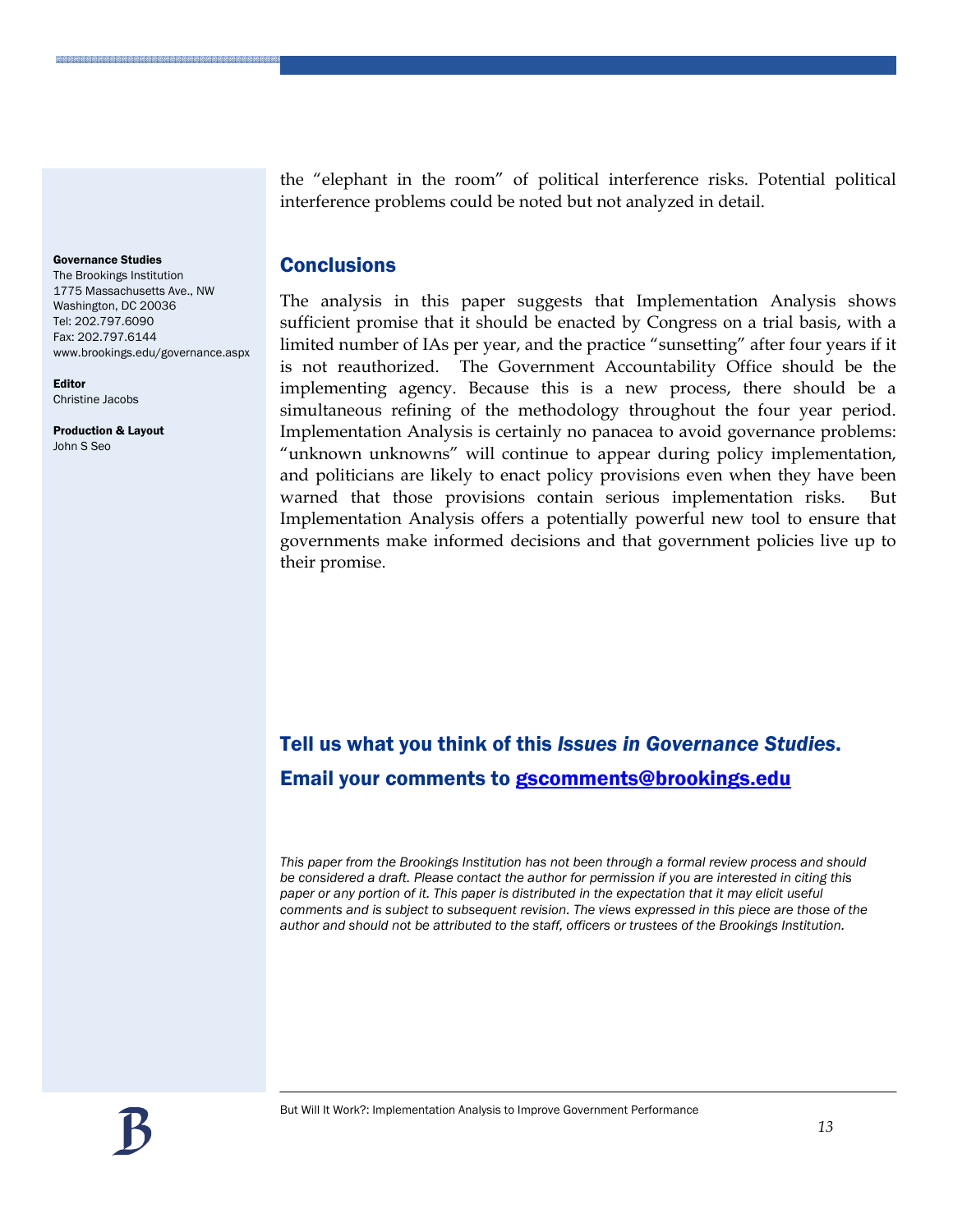| <b>Potential implementation</b><br>problems:                                                                                  | <b>Warning signs:</b>                                                                                                                                                                                                     | Potential strategic responses                                                                                                                                          |  |  |
|-------------------------------------------------------------------------------------------------------------------------------|---------------------------------------------------------------------------------------------------------------------------------------------------------------------------------------------------------------------------|------------------------------------------------------------------------------------------------------------------------------------------------------------------------|--|--|
| <b>INTERPRETATION ISSUES:</b>                                                                                                 |                                                                                                                                                                                                                           |                                                                                                                                                                        |  |  |
| Mission drift<br>٠<br>High conflict over<br>٠<br>organizational mission during<br>implementation<br>Implementation delayed    | Important organizational<br>٠<br>tasks and priorities<br>remain undefined                                                                                                                                                 | Point out ambiguities to<br>٠<br>give Congress an<br>opportunity to address<br>them                                                                                    |  |  |
| ORGANIZATIONAL MISSION ISSUES:                                                                                                |                                                                                                                                                                                                                           |                                                                                                                                                                        |  |  |
| Program is placed in agency<br>$\blacksquare$<br>with an incompatible<br>"organizational mission"                             | Program tasks are very<br>different than existing<br>mission of the proposed<br>implementing agency<br>Proposed implementing<br>٠<br>agency has had<br>difficulties in the past in<br>absorbing new programs<br>or issues | Create a new<br>٠<br>implementing agency or<br>put new leadership in<br>place for existing agency<br>with strong signals about<br>importance of new<br>program mission |  |  |
| <b>COORDINATION ISSUES:</b>                                                                                                   |                                                                                                                                                                                                                           |                                                                                                                                                                        |  |  |
| Multiple implementing<br>٠<br>agencies fail to coordinate, or<br>work at cross-purposes                                       | Proposal requires<br>п<br>cooperation by multiple<br>agencies                                                                                                                                                             | Simplify program<br>٠<br>management and<br>delivery structure to<br>reduce need for inter-<br>agency coordination                                                      |  |  |
| RESOURCE AND ORGANIZATIONAL CAPACITY ISSUES:                                                                                  |                                                                                                                                                                                                                           |                                                                                                                                                                        |  |  |
| Implementing agency lacks<br>adequate financial or<br>organizational resources to<br>achieve objectives                       | Funding authorized for<br>٠<br>program is inadequate to<br>achieve program<br>objectives                                                                                                                                  | Provide adequate<br>٠<br>funding and personnel to<br>meet new or revised<br>program objectives                                                                         |  |  |
| <b>TIMELINE ISSUES:</b>                                                                                                       |                                                                                                                                                                                                                           |                                                                                                                                                                        |  |  |
| Implementing agency lacks<br>adequate time to develop<br>procedures and skills needed to<br>implement program<br>successfully | Proposal requires major<br>changes in skill sets,<br>technology,<br>organizational<br>procedures, etc. of<br>implementing agency(ies)                                                                                     | Provide adequate lead<br>٠<br>time to allow program to<br>be implemented<br>effectively                                                                                |  |  |

### Table 1. Criteria for Implementation Analysis

**NORTHLAND CONTRACT OF A SERVICE AND A SERVICE OF A SERVICE OF A SERVICE OF A SERVICE OF A SERVICE OF A SERVICE**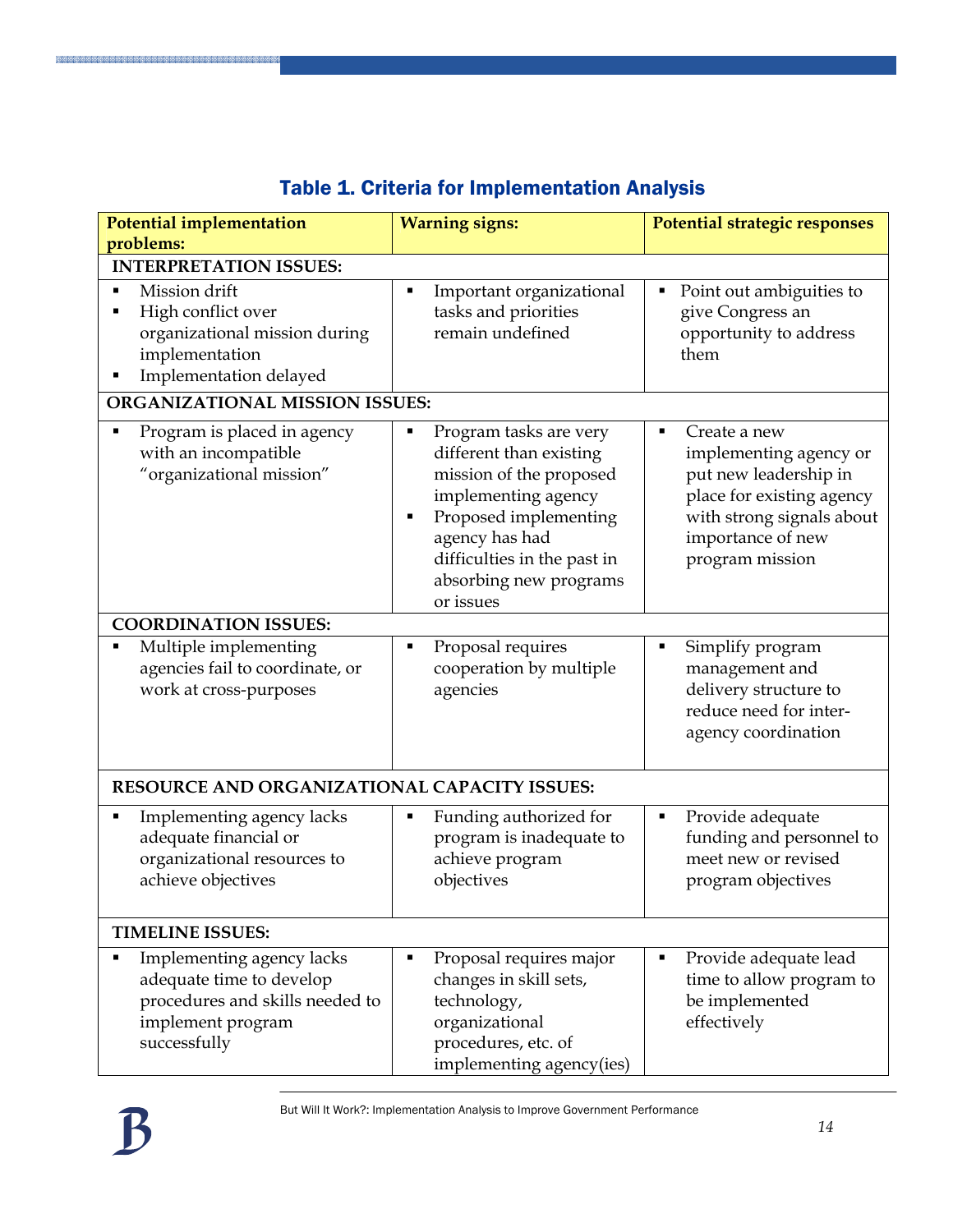| <b>Potential implementation</b><br>problems:                                                                                                                    | <b>Warning signs:</b>                                                                                                                                                                                        | Potential strategic responses                                                                                                                                                                                                                                                                        |  |  |
|-----------------------------------------------------------------------------------------------------------------------------------------------------------------|--------------------------------------------------------------------------------------------------------------------------------------------------------------------------------------------------------------|------------------------------------------------------------------------------------------------------------------------------------------------------------------------------------------------------------------------------------------------------------------------------------------------------|--|--|
| POLITICAL INTERFERENCE ISSUES:                                                                                                                                  |                                                                                                                                                                                                              |                                                                                                                                                                                                                                                                                                      |  |  |
| Politicians intervene to<br>٠<br>influence decisions of<br>implementing agency or<br>overturn agency policies after<br>they are made                            | Electoral stakes of<br>proposed reform are high<br>Resource dependence of<br>implementing<br>organizations on<br>government is high<br>Insulation mechanisms for<br>implementing<br>organization(s) are weak | Develop strong<br>$\bullet$<br>insulation mechanisms<br>(e.g., independent<br>boards, self-financing<br>mechanisms) to insulate<br>implementing agencies)<br>Create procedural<br>$\bullet$<br>barriers (e.g., super-<br>majority requirements) to<br>keep agency decisions<br>from being overturned |  |  |
| PROGRAM OPERATOR ISSUES:                                                                                                                                        |                                                                                                                                                                                                              |                                                                                                                                                                                                                                                                                                      |  |  |
| Program operators' behavior<br>and decisions deviates from<br>what is required to achieve<br>objectives of initiative                                           | Performance of program<br>operators is difficult to<br>observe<br>Initiative requires<br>substantial discretion by<br>program operators                                                                      | Develop improved<br>$\bullet$<br>monitoring and<br>performance<br>measurement for<br>program operators                                                                                                                                                                                               |  |  |
| <b>TARGET COMPLIANCE ISSUES:</b>                                                                                                                                |                                                                                                                                                                                                              |                                                                                                                                                                                                                                                                                                      |  |  |
| Program targets fail to respond in<br>ways anticipated by program<br>designers due to:                                                                          |                                                                                                                                                                                                              | Develop comprehensive<br>П<br>list of primary and<br>secondary targets<br>Make "appropriate"<br>$\blacksquare$<br>responses by program<br>targets more likely by:                                                                                                                                    |  |  |
| Inadequate incentives to make a<br>choice consistent with<br>objectives of policy reform due<br>to opportunity costs, inertia,<br>contravening incentives, etc. | Target clientele is<br>heterogeneous and<br>therefore likely to respond<br>to incentive structure in<br>different ways                                                                                       | Providing adequate mix<br>П<br>of positive and negative<br>incentives, adjusting<br>incentives if necessary<br>Focusing on "high<br>П<br>priority" clientele for<br>whom compliance is<br>most needed to achieve<br>program objectives                                                               |  |  |

<u> Manasa ya katika mata ya katika mata ya katika mata ya katika mata ya katika mata ya katika mata ya katika m</u>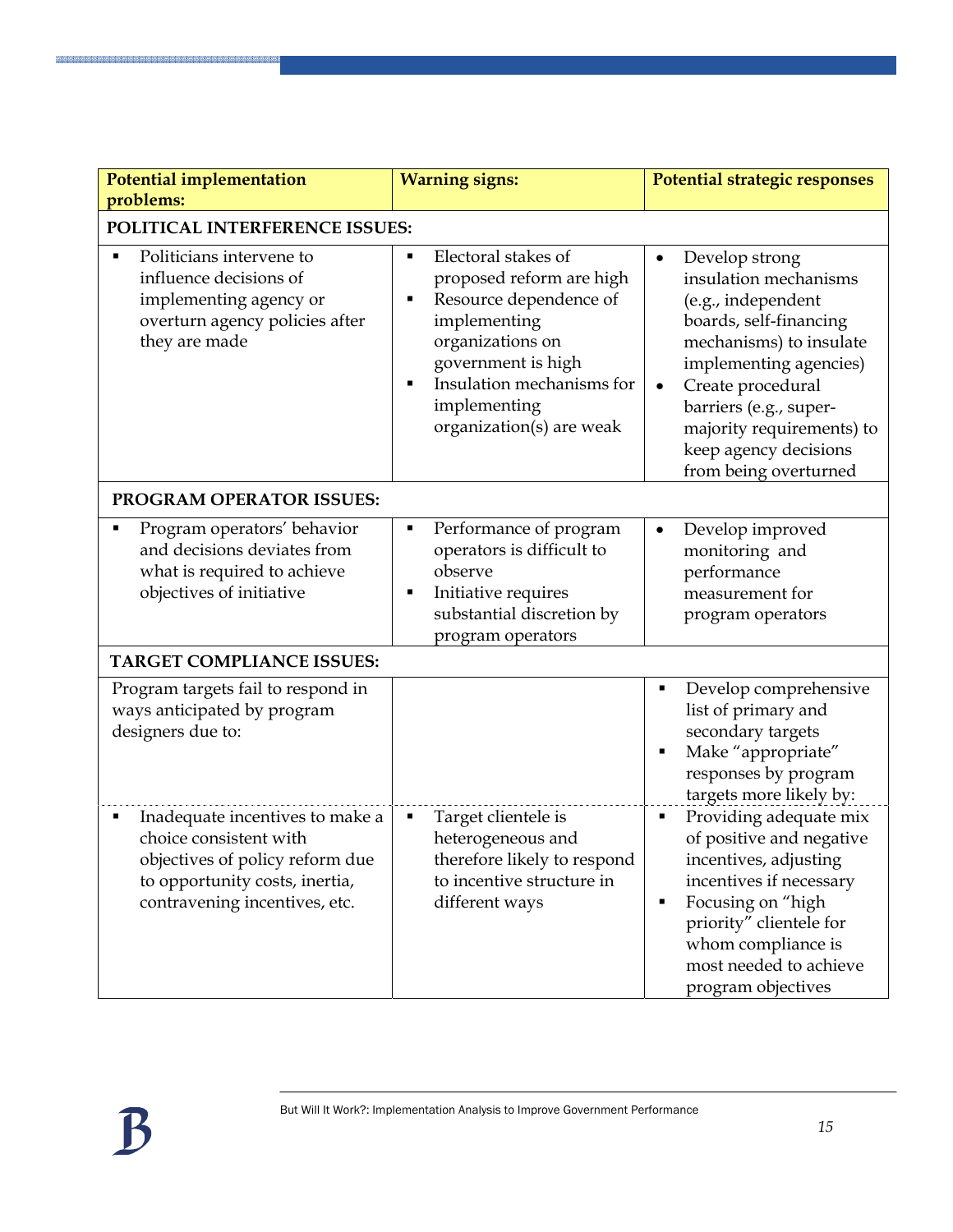| Potential implementation<br>problems:                                                                           | <b>Warning signs:</b>                                                                                | Potential strategic responses                                                                                                                       |
|-----------------------------------------------------------------------------------------------------------------|------------------------------------------------------------------------------------------------------|-----------------------------------------------------------------------------------------------------------------------------------------------------|
| Inadequate monitoring and<br>application of sanctions                                                           | Target behavior is difficult<br>п<br>or expensive to monitor                                         | Increasing resources<br>٠<br>devoted to monitoring<br>and compliance                                                                                |
| Lack of information or<br>information overload lead<br>targets to make inappropriate<br>choice or forego choice | Information requirements<br>Е<br>for clientele in responding<br>to policy are high                   | Providing targets with<br>٠<br>adequate information to<br>respond appropriately<br>Lowering costs of<br>٠<br>acquiring and utilizing<br>information |
| Inertia and/or overly complex<br>set of choices that leads to lack<br>of any choice                             | Options available to<br>٠<br>targets are complex                                                     | Simplifying choices, and<br>٠<br>making the desired<br>response the default if<br>possible                                                          |
| Targets having inadequate<br>resources to comply                                                                | Desired response from<br>clientele requires<br>substantial resources (e.g.,<br>money, human capital) | Providing resources<br>٠<br>needed to comply                                                                                                        |

**BRANSK SKRIVER FRA BRANSK FRA FRA BRANSK FRA F**